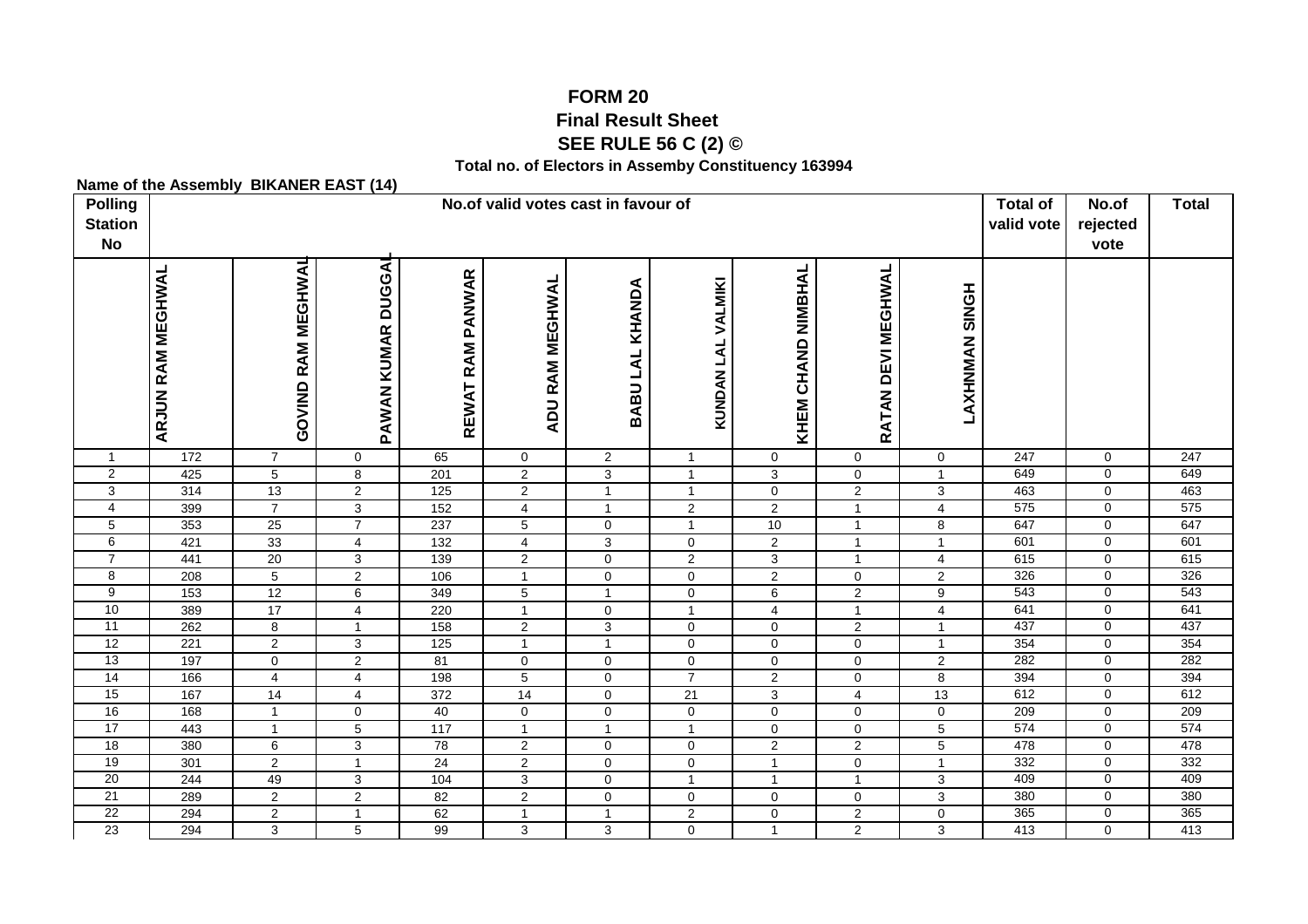| 24              | 336 | 4               | $\mathbf{1}$    | 101               | 1                   | $\mathbf{1}$        | $\overline{2}$          | $\mathbf 0$         | $\mathbf{1}$        | $\overline{4}$          | 451 | $\mathbf 0$    | 451 |
|-----------------|-----|-----------------|-----------------|-------------------|---------------------|---------------------|-------------------------|---------------------|---------------------|-------------------------|-----|----------------|-----|
| 25              | 377 | $\overline{4}$  | $\overline{1}$  | 106               | $\mathbf 0$         | $\mathbf 0$         | $\mathbf 0$             | $\mathbf 0$         | $\mathbf 0$         | $\overline{4}$          | 492 | $\Omega$       | 492 |
| 26              | 302 | 6               | $\Omega$        | $\overline{74}$   | $\mathbf{0}$        | $\Omega$            | $\overline{4}$          | $\mathbf{1}$        | $\Omega$            | 3                       | 390 | $\mathbf 0$    | 390 |
| 27              | 421 | $\mathbf{1}$    | $\mathbf 0$     | 105               | $\mathbf{1}$        | $\mathbf 0$         | $\mathbf 0$             | 3                   | $\overline{1}$      | $\mathbf 0$             | 532 | $\mathbf 0$    | 532 |
| 28              | 214 | $\mathbf{1}$    | $\overline{2}$  | 191               | $\overline{4}$      | $\mathsf{O}\xspace$ | $\overline{1}$          | $\mathsf{O}\xspace$ | $\mathbf 0$         | $\,6\,$                 | 419 | $\mathbf 0$    | 419 |
| 29              | 566 | 16              | $\mathbf{1}$    | 156               | 6                   | $\mathsf{O}\xspace$ | $\mathbf{0}$            | $\mathbf 0$         | $\mathbf 0$         | 10                      | 755 | $\mathbf 0$    | 755 |
| 30              | 159 | 8               | $\mathbf{1}$    | 84                | $\overline{2}$      | $\mathbf{1}$        | 21                      | $\mathbf 0$         | $\mathbf 0$         | 3                       | 279 | $\mathbf 0$    | 279 |
| $\overline{31}$ | 367 | 5               | $\mathbf{1}$    | 100               | $\mathbf 0$         | $\mathbf{1}$        | $\overline{1}$          | $\mathbf{1}$        | $\mathbf{1}$        | $\overline{4}$          | 481 | $\mathbf 0$    | 481 |
| 32              | 291 | 34              | 3               | 327               | $\overline{7}$      | $\mathbf 0$         | 3                       | 2                   | $\overline{2}$      | $\overline{7}$          | 676 | $\mathbf 0$    | 676 |
| 33              | 417 | $5\overline{)}$ | $\overline{2}$  | 164               | $\overline{4}$      | $\mathbf{1}$        | $\overline{c}$          | $\mathbf 0$         | $\mathbf{1}$        | $\overline{\mathbf{c}}$ | 598 | $\mathbf 0$    | 598 |
| 34              | 297 | 28              | $\mathbf{1}$    | 328               | 6                   | 2                   | $\overline{1}$          | $\mathbf 0$         | 2                   | $\overline{7}$          | 672 | $\mathbf 0$    | 672 |
| 35              | 254 | $\overline{2}$  | $5\phantom{.0}$ | 114               | $\overline{2}$      | $\mathbf 0$         | 2                       | $\mathbf{1}$        | $\mathbf{1}$        | $\mathbf{3}$            | 384 | $\mathbf 0$    | 384 |
| 36              | 154 | $\mathbf{1}$    | $\mathbf{1}$    | 224               | 3                   | $\mathbf{1}$        | 21                      | $\mathbf{1}$        | $\overline{c}$      | $\mathbf 0$             | 408 | $\mathbf 0$    | 408 |
| $\overline{37}$ | 104 | 5               | 3               | 167               | $\overline{4}$      | $\mathbf 0$         | 2                       | $\mathbf{1}$        | $\mathbf{1}$        | 3                       | 290 | $\mathbf 0$    | 290 |
| 38              | 166 | 6               | $\overline{3}$  | 122               | $\mathbf{1}$        | $\overline{0}$      | $\mathbf 0$             | $\mathbf{1}$        | $\mathbf{1}$        | $\overline{1}$          | 301 | $\overline{0}$ | 301 |
| 39              | 280 | 5               | $\overline{2}$  | 31                | $\mathbf 0$         | $\mathsf{O}\xspace$ | $\overline{2}$          | $\mathbf{1}$        | $\mathbf{1}$        | $\overline{2}$          | 324 | $\mathbf 0$    | 324 |
| 40              | 230 | 63              | $\overline{4}$  | 191               | 3                   | 3                   | $\overline{4}$          | $\mathbf{1}$        | $\mathbf 0$         | $\overline{2}$          | 501 | $\mathbf 0$    | 501 |
| 41              | 249 | 10              | 6               | 168               | 3                   | $\overline{2}$      | $\overline{1}$          | $\overline{2}$      | $\Omega$            | $\overline{4}$          | 445 | $\mathbf 0$    | 445 |
| 42              | 140 | $\mathbf{0}$    | $\mathbf{1}$    | 48                | $\mathbf{1}$        | $\mathbf 0$         | $\mathbf 0$             | $\mathbf 0$         | $\mathbf 0$         | $\mathbf 0$             | 190 | $\mathbf 0$    | 190 |
| 43              | 372 | $\overline{4}$  | $\mathbf{1}$    | 135               | $\mathsf{O}\xspace$ | $\mathbf 0$         | $\mathbf 0$             | $\mathbf{1}$        | $\mathbf 0$         | $\sqrt{2}$              | 515 | $\mathbf 0$    | 515 |
| 44              | 32  | $\mathbf{3}$    | $\mathbf{1}$    | 268               | $\mathbf 0$         | $\mathbf 0$         | $\overline{1}$          | $\mathbf 0$         | $\overline{1}$      | $\overline{1}$          | 307 | $\mathbf{0}$   | 307 |
| 45              | 70  | 3               | $\mathbf{1}$    | 170               | $\mathbf{1}$        | $\mathbf 0$         | $\mathbf 0$             | $\mathbf{1}$        | $\mathbf 0$         | $\mathbf 0$             | 246 | $\mathbf 0$    | 246 |
| 46              | 132 | $\mathbf 0$     | $\mathbf{1}$    | 122               | $\overline{4}$      | $\overline{2}$      | 2                       | $\mathbf 0$         | 0                   | $\mathbf 0$             | 263 | $\mathbf 0$    | 263 |
| 47              | 384 | $\overline{3}$  | $\overline{3}$  | 126               | $\overline{4}$      | $\overline{2}$      | $\overline{2}$          | $\overline{2}$      | $\overline{2}$      | $\mathbf 0$             | 528 | $\Omega$       | 528 |
| 48              | 322 | 3               | $\overline{2}$  | 92                | $\mathbf 0$         | $\mathbf{1}$        | $\mathbf 0$             | $\overline{2}$      | $\mathbf 0$         | $\overline{2}$          | 424 | $\mathbf 0$    | 424 |
| 49              | 275 | $\overline{4}$  | 3               | 149               | $\pmb{0}$           | 0                   | $\overline{1}$          | $\pmb{0}$           | 0                   | $\overline{c}$          | 434 | $\mathbf 0$    | 434 |
| 50              | 261 | 3               | $\mathbf 0$     | 220               | $\mathbf{1}$        | $\mathbf{1}$        | $\overline{\mathbf{1}}$ | $\mathbf 0$         | $\mathbf{1}$        | $\overline{7}$          | 495 | $\mathbf 0$    | 495 |
| 51              | 135 | 3               | $\overline{4}$  | $\frac{117}{117}$ | $\overline{2}$      | $\overline{1}$      | $\mathbf 0$             | $\mathbf{1}$        | $\mathbf 0$         | $\mathbf{3}$            | 266 | $\mathbf 0$    | 266 |
| $\overline{52}$ | 219 | $\mathbf{1}$    | $\mathbf{1}$    | 209               | $\mathbf{1}$        | $\mathbf 0$         | 6                       | $\mathbf 0$         | $\mathbf{1}$        | $\sqrt{2}$              | 440 | $\mathbf 0$    | 440 |
| 53              | 92  | 35              | 6               | 249               | $\overline{4}$      | $\mathbf 0$         | 2                       | $\mathbf{1}$        | $\mathbf{1}$        | $\overline{7}$          | 397 | $\mathbf 0$    | 397 |
| 54              | 59  | $\overline{4}$  | 13              | 202               | $\mathbf{2}$        | $\mathbf{1}$        | $\mathbf 0$             | $\mathbf 0$         | $\mathbf{1}$        | $\overline{5}$          | 287 | $\overline{0}$ | 287 |
| 55              | 189 | 120             | 18              | 275               | 9                   | 3                   | 0                       | $\mathbf{1}$        | 6                   | $\boldsymbol{2}$        | 623 | $\mathbf 0$    | 623 |
| 56              | 311 | 15              | $\overline{4}$  | 133               | 5                   | $\mathbf{1}$        | $\overline{1}$          | $\mathbf 0$         | $\mathbf 0$         | $\overline{2}$          | 472 | $\mathbf 0$    | 472 |
| 57              | 317 | $\mathbf{1}$    | $\mathbf 0$     | 63                | $\mathbf{0}$        | $\mathbf 0$         | $\mathbf 0$             | $\mathbf 0$         | $\mathbf{0}$        | $\mathbf 0$             | 381 | $\mathbf 0$    | 381 |
| 58              | 225 | $\overline{4}$  | $\mathbf 0$     | $\overline{72}$   | $\mathbf{1}$        | $\mathbf 0$         | $\mathbf 0$             | $\mathbf 0$         | $\mathbf 0$         | $\mathbf 0$             | 302 | $\mathbf 0$    | 302 |
| 59              | 250 | $\overline{35}$ | $\overline{2}$  | 119               | $\overline{2}$      | $\mathbf 0$         | $\overline{1}$          | $\mathsf{O}\xspace$ | $\mathbf{1}$        | $\overline{4}$          | 414 | $\mathbf 0$    | 414 |
| 60              | 276 | 6               | $\mathbf{1}$    | 69                | $\mathbf 0$         | $\mathsf{O}\xspace$ | $\mathbf 0$             | $\mathbf{1}$        | $\mathbf 0$         | $\overline{c}$          | 355 | $\mathbf 0$    | 355 |
| 61              | 384 | 15              | 5               | 167               | $5\phantom{.0}$     | $\mathbf{1}$        | $\overline{2}$          | $\mathbf 0$         | $\mathbf{1}$        | $\overline{4}$          | 584 | $\mathbf 0$    | 584 |
| 62              | 322 | $\overline{4}$  | $\overline{2}$  | 110               | $\overline{4}$      | $\mathbf 0$         | $\overline{1}$          | $\mathbf 0$         | $\mathbf{1}$        | $\overline{2}$          | 446 | $\mathbf 0$    | 446 |
| 63              | 434 | $\mathbf{1}$    | 3               | 105               | $\mathbf{1}$        | $\mathbf 0$         | $\overline{1}$          | $\mathbf{1}$        | $\mathbf 0$         | $\overline{4}$          | 550 | $\mathbf 0$    | 550 |
| 64              | 113 | 5               | 3               | 231               | 3                   | $\mathbf{1}$        | $\overline{2}$          | $\mathbf 0$         | $\mathsf{O}\xspace$ | $\overline{2}$          | 360 | $\mathbf 0$    | 360 |
| 65              | 176 | 4               | 5               | 282               | 6                   | 0                   | 0                       | $\mathbf 0$         | 0                   | 3                       | 476 | $\mathbf 0$    | 476 |
| 66              | 71  | 3               | 3               | 227               | $\overline{4}$      | $\mathbf 0$         | 3                       | $\mathbf{1}$        | $\mathbf 0$         | $\overline{1}$          | 313 | $\mathbf 0$    | 313 |
| 67              | 215 | 3               | 3               | 63                | $\Omega$            | $\Omega$            | $\overline{1}$          | $\mathbf 0$         | $\Omega$            | $\overline{1}$          | 286 | $\mathbf 0$    | 286 |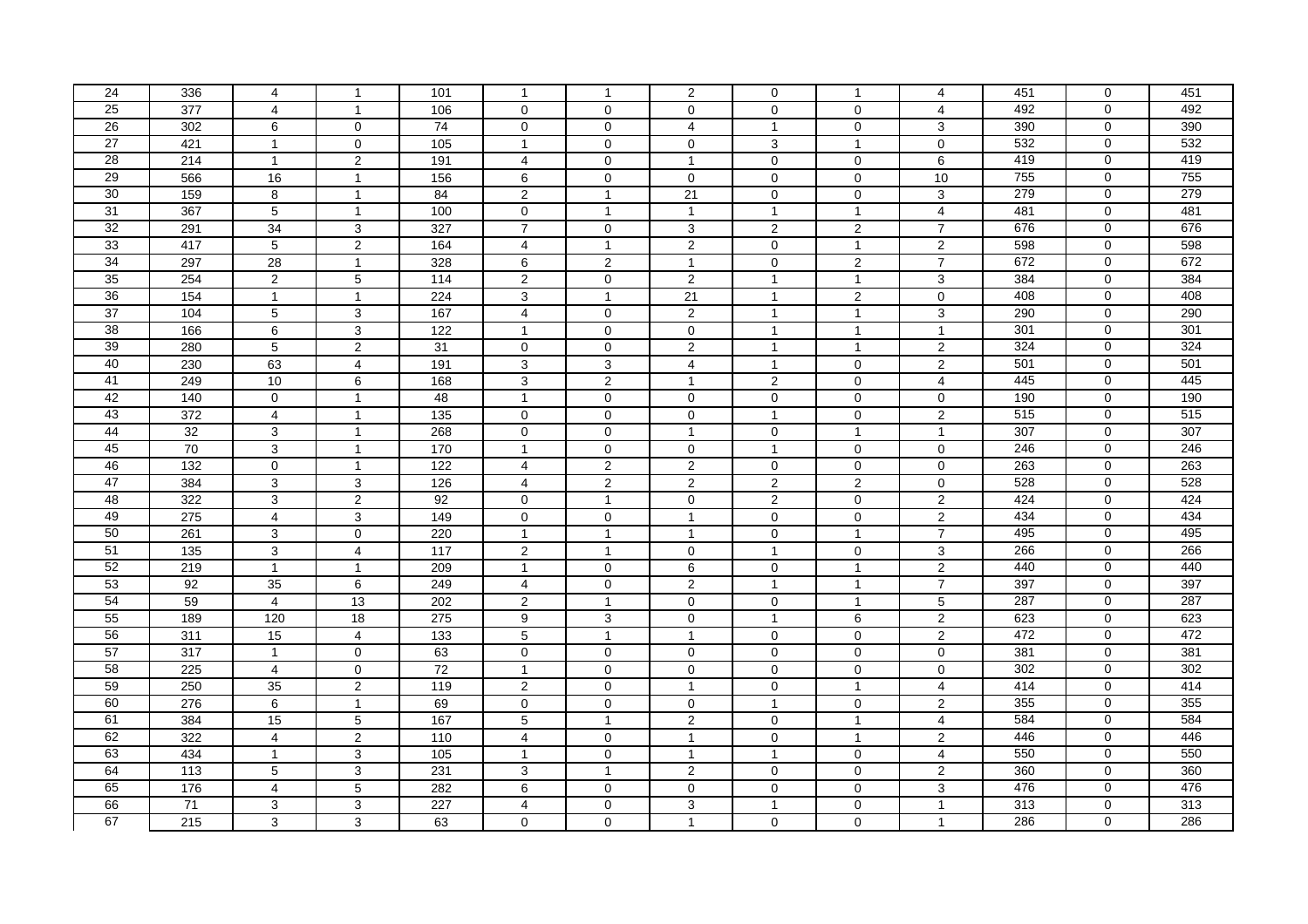| 68              | 482             | 6              | $5\phantom{.0}$     | 128              | $\overline{2}$  | $\mathbf{1}$        | $\overline{2}$          | $\mathsf{O}$        | $\mathbf 0$    | $\overline{2}$          | 628 | $\mathbf 0$    | 628 |
|-----------------|-----------------|----------------|---------------------|------------------|-----------------|---------------------|-------------------------|---------------------|----------------|-------------------------|-----|----------------|-----|
| 69              | 377             | $\mathbf{1}$   | $\overline{4}$      | 131              | $\overline{2}$  | $\Omega$            | $\mathbf 0$             | $\Omega$            | $\mathbf 0$    | $\mathbf 0$             | 515 | $\mathbf{0}$   | 515 |
| 70              | 300             | $\overline{2}$ | 9                   | 112              | 3               | $\mathbf 0$         | $\mathbf 0$             | $\mathbf 0$         | $\mathbf{1}$   | $\mathbf 0$             | 427 | $\mathbf 0$    | 427 |
| 71              | 286             | $\overline{4}$ | $\overline{7}$      | 86               | $\mathbf 0$     | $\mathbf 0$         | $\mathbf 0$             | $\mathbf 0$         | $\mathbf 0$    | $\mathbf 0$             | 383 | $\mathbf 0$    | 383 |
| 72              | 171             | $\mathbf{1}$   | $\mathbf{1}$        | 63               | $\mathbf 0$     | $\mathbf 0$         | $\overline{1}$          | $\mathbf 0$         | $\Omega$       | $\mathbf 0$             | 237 | $\Omega$       | 237 |
| 73              | 252             | $\mathbf{1}$   | $\overline{12}$     | $\overline{121}$ | $\mathbf{1}$    | $\mathbf{1}$        | $\overline{1}$          | $\mathbf 0$         | $\mathbf{0}$   | $\mathbf 0$             | 389 | $\mathbf 0$    | 389 |
| 74              | 223             | $\overline{2}$ | 6                   | 134              | 3               | $\mathbf 0$         | 13                      | $\pmb{0}$           | $\mathbf 0$    | 4                       | 385 | $\mathbf 0$    | 385 |
| 75              | 321             | 6              | 6                   | 257              | $\overline{4}$  | $\mathbf{1}$        | $\overline{1}$          | $\mathbf{1}$        | $\mathbf 0$    | 3                       | 600 | $\mathbf 0$    | 600 |
| 76              | 429             | $\overline{4}$ | $\overline{2}$      | 153              | $\mathbf 0$     | $\mathbf{1}$        | $\mathbf 0$             | $\mathbf 0$         | $\mathbf 0$    | $\overline{1}$          | 590 | $\mathbf 0$    | 590 |
| $\overline{77}$ | 231             | $\overline{5}$ | $\mathbf{1}$        | 116              | $\mathbf 0$     | $\mathbf{1}$        | $\mathbf 0$             | $\mathbf 0$         | $\mathbf{1}$   | $\overline{1}$          | 356 | $\mathbf 0$    | 356 |
| 78              | 138             | $\overline{2}$ | 3                   | 209              | $\mathbf 0$     | $\mathbf 0$         | $\mathbf 0$             | $\mathbf{1}$        | $\mathbf{1}$   | $\overline{1}$          | 355 | $\mathbf 0$    | 355 |
| 79              | 77              | $\mathbf{0}$   | $\overline{2}$      | 258              | $\overline{5}$  | $\overline{2}$      | $\overline{2}$          | $\mathbf{1}$        | $\mathbf{0}$   | $\mathbf{3}$            | 350 | $\mathbf 0$    | 350 |
| 80              | 148             | $\overline{2}$ | 6                   | $\overline{151}$ | $\mathbf{2}$    | $\mathsf{O}\xspace$ | $\sqrt{2}$              | $\mathbf{1}$        | $\mathbf 0$    | $\overline{1}$          | 313 | $\mathbf 0$    | 313 |
| 81              | 295             | 18             | $\mathbf{1}$        | $\frac{152}{ }$  | 3               | $\mathbf{1}$        | $\mathbf 0$             | $\mathbf 0$         | $\overline{4}$ | 5                       | 479 | $\mathbf 0$    | 479 |
| 82              | 243             | 3              | $\overline{2}$      | 50               | $\mathbf{1}$    | $\mathbf 0$         | $\overline{1}$          | $\mathbf 0$         | $\mathbf{1}$   | $\overline{4}$          | 305 | $\mathbf 0$    | 305 |
| 83              | 168             | $\overline{2}$ | $\mathbf{1}$        | 18               | $\mathsf 0$     | $\mathbf 0$         | $\mathbf 0$             | $\mathbf 0$         | $\mathbf 0$    | $\overline{2}$          | 191 | $\mathbf 0$    | 191 |
| 84              | 122             | 81             | $\overline{7}$      | 143              | $\mathbf{2}$    | $\mathbf 0$         | 3                       | $\mathbf 0$         | $\mathbf{1}$   | 6                       | 365 | $\mathbf 0$    | 365 |
| 85              | 127             | 18             | $\mathbf{1}$        | 67               | $\overline{7}$  | $\mathbf{1}$        | $\overline{1}$          | $\overline{2}$      | $\mathbf{1}$   | $\mathbf 0$             | 225 | $\mathbf 0$    | 225 |
| 86              | 165             | 5              | $\mathbf{1}$        | 78               | $\overline{2}$  | $\mathbf 0$         | $\overline{1}$          | $\mathbf{1}$        | $\mathbf{1}$   | 5                       | 259 | $\mathbf 0$    | 259 |
| 87              | 176             | $\mathbf 0$    | $\overline{4}$      | 46               | $\mathbf 0$     | $\mathbf 0$         | $\overline{1}$          | $\mathbf 0$         | $\mathbf 0$    | $\overline{1}$          | 228 | $\mathbf 0$    | 228 |
| $\overline{88}$ | 248             | $\Omega$       | 8                   | 69               | $\mathbf{1}$    | $\mathbf 0$         | $\Omega$                | $\Omega$            | $\Omega$       | $\overline{4}$          | 330 | $\mathbf 0$    | 330 |
| 89              | 62              | 13             | 3                   | 322              | 8               | $\mathbf{1}$        | $\overline{c}$          | $\mathbf 0$         | 3              | 11                      | 425 | $\mathbf 0$    | 425 |
| 90              | 422             | 9              | $\overline{5}$      | 100              | $5\phantom{.0}$ | $\mathbf{1}$        | $\overline{1}$          | $\overline{2}$      | $\overline{c}$ | $\overline{5}$          | 552 | $\mathbf 0$    | 552 |
| 91              | 208             | $\overline{4}$ | $\mathbf{1}$        | 41               | $\mathbf{1}$    | $\mathbf{1}$        | $\mathbf 0$             | $\mathbf{1}$        | $\overline{2}$ | $\overline{1}$          | 260 | $\mathbf 0$    | 260 |
| 92              | 98              | 6              | $\mathbf{1}$        | 157              | $\overline{7}$  | $\mathbf{1}$        | 66                      | 3                   | 3              | 3                       | 345 | $\mathbf 0$    | 345 |
| 93              | 127             | $\overline{4}$ | 5                   | 277              | 6               | $\mathbf{1}$        | 32                      | $\overline{2}$      | 5              | 12                      | 471 | $\mathbf 0$    | 471 |
| 94              | 114             | $\mathbf{3}$   | 9                   | 146              | $5\,$           | $\mathbf 0$         | $\mathbf 0$             | $\mathbf 0$         | 3              | $\overline{1}$          | 281 | $\mathbf 0$    | 281 |
| 95              | 108             | 15             | $\overline{4}$      | $\frac{1}{172}$  | $5\phantom{.0}$ | $\mathbf{1}$        | $\overline{1}$          | $\overline{2}$      | $\mathbf{1}$   | $\overline{4}$          | 313 | $\mathbf 0$    | 313 |
| 96              | 282             | $\overline{2}$ | $\overline{7}$      | $\overline{123}$ | $\overline{3}$  | $\mathbf 0$         | $\overline{1}$          | $\mathbf{1}$        | $\mathbf 0$    | $\overline{c}$          | 421 | $\mathbf 0$    | 421 |
| 97              | $\frac{1}{142}$ | 6              | 3                   | 70               | $\mathbf 0$     | $\mathbf 0$         | $\overline{\mathbf{1}}$ | $\mathbf 0$         | $\mathbf 0$    | $\mathbf 0$             | 222 | $\mathbf 0$    | 222 |
| $\overline{98}$ | 195             | $\overline{2}$ | $\mathbf 0$         | 62               | $\mathbf{0}$    | $\mathbf 0$         | $\mathbf 0$             | $\mathbf 0$         | $\mathbf 0$    | $\mathbf 0$             | 259 | $\mathbf 0$    | 259 |
| 99              | 384             | $\mathbf{1}$   | 6                   | 158              | $\mathbf{1}$    | $\mathbf 0$         | $\mathbf 0$             | $\mathbf 0$         | $\mathbf 0$    | $\mathbf 0$             | 550 | $\mathbf 0$    | 550 |
| 100             | 417             | 8              | $\overline{5}$      | 192              | $\overline{2}$  | $\mathbf 0$         | $\overline{\mathbf{1}}$ | $\mathbf 0$         | $\mathbf 0$    | $\overline{2}$          | 627 | $\overline{0}$ | 627 |
| 101             | 362             | $\overline{7}$ | $\overline{2}$      | $\overline{221}$ | $\mathbf{1}$    | $\mathsf{O}\xspace$ | $\mathbf 0$             | $\pmb{0}$           | $\mathbf{1}$   | $\overline{c}$          | 596 | $\mathbf 0$    | 596 |
| 102             | 192             | $\overline{4}$ | $5\phantom{.0}$     | 246              | $\mathbf{3}$    | $\mathsf{O}\xspace$ | $\mathbf 0$             | $\mathsf{O}\xspace$ | $\mathbf{1}$   | $\overline{\mathbf{4}}$ | 455 | $\mathbf 0$    | 455 |
| 103             | 312             | 2              | 2                   | 183              | 2               | $\mathbf 0$         | $\overline{1}$          | $\mathbf 0$         | $\mathbf 0$    | $\mathbf 0$             | 502 | $\mathbf 0$    | 502 |
| 104             | 293             | 8              | $\boldsymbol{9}$    | 96               | $\mathbf{1}$    | 3                   | $\overline{1}$          | $\mathbf 0$         | $\mathbf 0$    | $\mathbf 0$             | 411 | $\mathbf 0$    | 411 |
| 105             | 347             | $\mathbf 0$    | $\overline{2}$      | 131              | 3               | $\mathbf 0$         | $\overline{1}$          | $\mathbf 0$         | $\mathbf 0$    | $\overline{1}$          | 485 | $\mathbf 0$    | 485 |
| 106             | 248             | 3              | $\mathbf 0$         | 90               | $\mathbf{1}$    | $\overline{c}$      | $\mathbf 0$             | $\mathbf 0$         | $\mathbf 0$    | $\mathbf 0$             | 344 | $\mathbf 0$    | 344 |
| 107             | 354             | $\overline{8}$ | $\overline{3}$      | 105              | $\overline{2}$  | $\mathbf{1}$        | $\mathbf 0$             | $\mathbf 0$         | $\mathbf 0$    | $\mathbf 0$             | 473 | $\overline{0}$ | 473 |
| 108             | 462             | $\overline{5}$ | $\mathsf{O}\xspace$ | 188              | $\mathbf{1}$    | $\mathsf{O}\xspace$ | $\mathbf{0}$            | $\mathbf{1}$        | $\mathbf{1}$   | $\mathbf{0}$            | 658 | $\mathbf 0$    | 658 |
| 109             | 107             | $\overline{c}$ | $\mathbf 0$         | $\overline{37}$  | $\mathbf{1}$    | $\mathbf 0$         | $\mathbf 0$             | $\mathbf 0$         | 0              | $\mathbf 0$             | 147 | $\mathbf 0$    | 147 |
| 110             | 295             | $\overline{7}$ | 27                  | 183              | $\overline{4}$  | $\mathbf 0$         | $\overline{1}$          | $\mathbf 0$         | $\overline{1}$ | 3                       | 521 | $\mathbf 0$    | 521 |
| 111             | 576             | 5              | 9                   | 50               | $\overline{2}$  | $\Omega$            | $\overline{1}$          | $\mathbf{1}$        | $\mathbf{1}$   | 5                       | 650 | $\mathbf 0$    | 650 |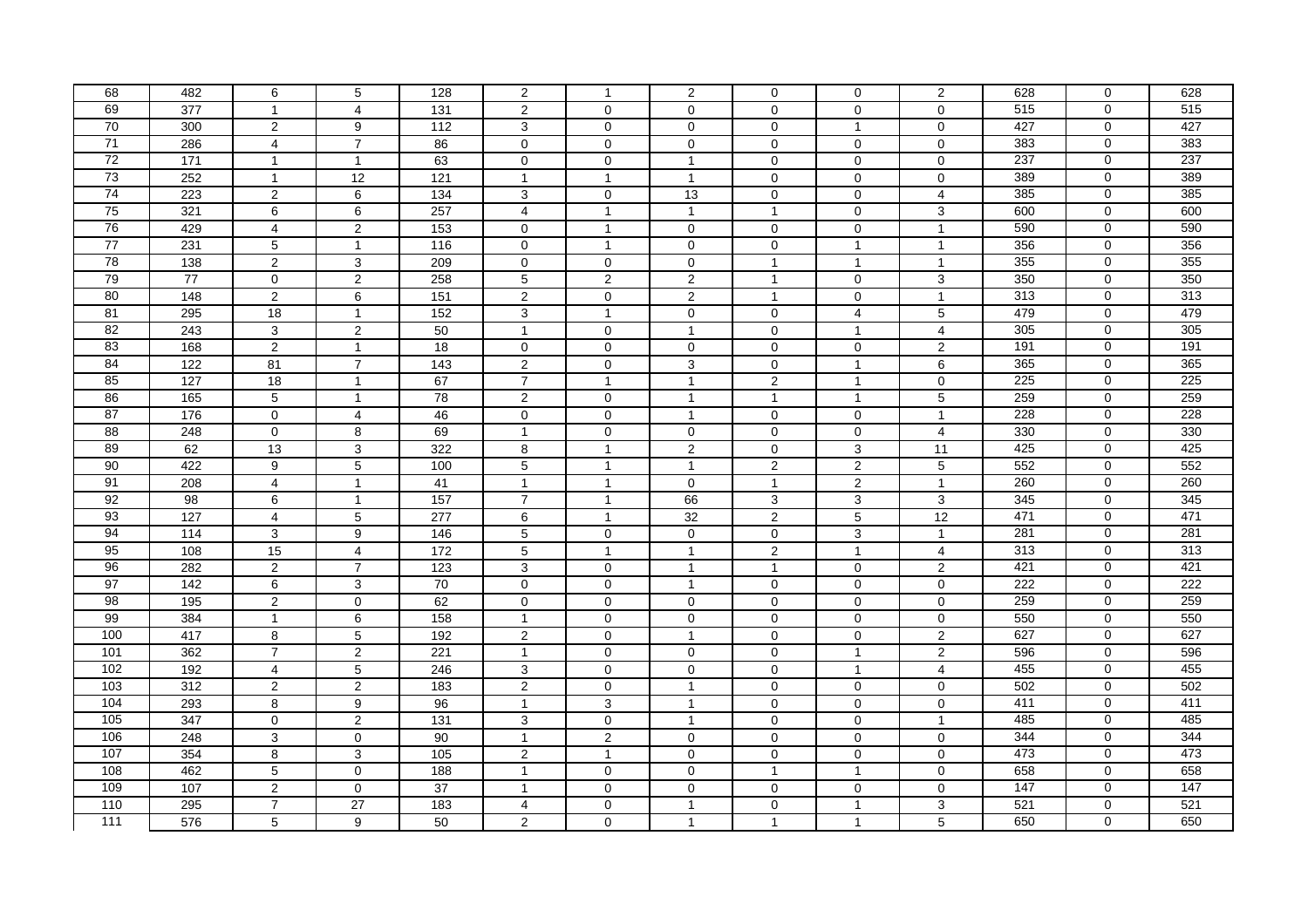| 112              | 248              | $\overline{2}$ | 13                  | 109               | $\mathbf 0$         | $\mathbf 0$         | $\overline{4}$ | $\mathbf 0$         | $\mathbf 0$         | 3                         | 379   | $\mathbf 0$    | 379              |
|------------------|------------------|----------------|---------------------|-------------------|---------------------|---------------------|----------------|---------------------|---------------------|---------------------------|-------|----------------|------------------|
| 113              | 384              | $\overline{4}$ | 3                   | 44                | $\mathbf{1}$        | $\mathbf 0$         | $\mathbf 0$    | $\Omega$            | $\mathbf 0$         | $\overline{2}$            | 438   | $\mathbf 0$    | 438              |
| 114              | 301              | $\mathbf 0$    | $\overline{2}$      | 60                | $\mathbf 0$         | $\mathbf{1}$        | $\overline{1}$ | $\mathsf{O}$        | $\mathbf 0$         | $\mathbf 0$               | 365   | $\mathbf 0$    | 365              |
| 115              | 274              | $\mathbf 0$    | 2                   | 53                | $\mathbf{1}$        | $\overline{2}$      | $\mathbf 0$    | $\mathbf 0$         | $\mathbf 0$         | $\mathbf 0$               | 332   | $\mathbf 0$    | 332              |
| 116              | 638              | 6              | $\overline{4}$      | 99                | $\mathbf 0$         | $\mathbf{1}$        | $\sqrt{2}$     | $\sqrt{2}$          | $\mathbf 0$         | $\sqrt{2}$                | 754   | $\Omega$       | 754              |
| 117              | 247              | $\overline{7}$ | $\mathsf{O}\xspace$ | 122               | $\overline{5}$      | $\mathbf{0}$        | $\mathbf 0$    | $\mathbf 0$         | $\overline{2}$      | $\overline{2}$            | 385   | $\mathbf 0$    | 385              |
| 118              | 199              | $\overline{7}$ | $\mathbf{1}$        | 146               | $\pmb{0}$           | $\mathbf 0$         | $\overline{1}$ | $\pmb{0}$           | $\mathbf{1}$        | $\overline{1}$            | 356   | $\mathbf 0$    | 356              |
| 119              | 364              | $\overline{4}$ | 3                   | 50                | $\mathbf{1}$        | $\mathbf 0$         | $\mathbf 0$    | $\mathbf 0$         | $\mathbf 0$         | $\overline{1}$            | 423   | $\mathbf 0$    | 423              |
| 120              | 215              | $\overline{7}$ | $\overline{4}$      | 56                | $\mathbf 0$         | 5                   | $\mathbf 0$    | $\mathbf{1}$        | $\mathbf{1}$        | $\overline{c}$            | 291   | $\mathbf 0$    | 291              |
| 121              | 275              | $\overline{2}$ | 9                   | 83                | $\mathbf{1}$        | $\mathbf{1}$        | $\mathbf 0$    | $\mathbf 0$         | $\mathbf 0$         | $\overline{1}$            | 372   | $\mathbf 0$    | $\overline{372}$ |
| 122              | $\overline{151}$ | 3              | $\overline{11}$     | $\overline{51}$   | $\mathbf 0$         | $\mathbf 0$         | $\mathbf 0$    | $\mathbf 0$         | $\mathbf 0$         | $\overline{1}$            | 217   | $\mathbf 0$    | 217              |
| 123              | 243              | 13             | $\mathbf{1}$        | 82                | $\mathbf{0}$        | $\mathbf{1}$        | $\mathbf 0$    | $\mathbf 0$         | $\mathsf{O}\xspace$ | $\overline{2}$            | 342   | $\mathbf 0$    | 342              |
| 124              | 160              | $\overline{4}$ | $\overline{7}$      | 59                | $\pmb{0}$           | $\mathbf{1}$        | $\mathbf 0$    | $\pmb{0}$           | $\overline{2}$      | $\ensuremath{\mathsf{3}}$ | 236   | $\mathbf 0$    | 236              |
| 125              | 503              | 5              | $5\phantom{.0}$     | 136               | $\mathbf 0$         | $\mathbf 0$         | $\mathbf 0$    | $\mathbf{1}$        | $\mathbf 0$         | $\overline{1}$            | 651   | $\mathbf 0$    | 651              |
| 126              | 271              | 6              | $\,6\,$             | 49                | $\mathbf 0$         | $\mathbf 0$         | $\mathbf 0$    | $\mathbf 0$         | $\mathbf 0$         | $\overline{1}$            | 333   | $\mathbf 0$    | 333              |
| 127              | 381              | $\overline{2}$ | $\mathbf 0$         | $\overline{34}$   | $\mathbf 0$         | $\overline{2}$      | $\mathbf 0$    | $\mathbf 0$         | $\mathbf{1}$        | $\overline{2}$            | 422   | $\mathbf 0$    | 422              |
| 128              | 276              | $\mathbf{1}$   | $\mathbf 0$         | 41                | $\mathbf 0$         | $\mathbf{1}$        | $\mathbf 0$    | $\mathbf 0$         | $\mathbf{1}$        | $\mathbf 0$               | 320   | $\mathbf 0$    | 320              |
| 129              | 170              | $\overline{3}$ | $\overline{1}$      | 91                | $\mathbf 0$         | $\overline{0}$      | $\overline{4}$ | $\mathbf 0$         | $\mathbf 0$         | $\mathbf 0$               | 269   | $\mathbf 0$    | 269              |
| 130              | 361              | $\overline{4}$ | $\mathbf{1}$        | 129               | $\mathbf{1}$        | $\mathbf 0$         | $\mathbf 0$    | $\mathbf 0$         | $\mathbf 0$         | 0                         | 496   | $\mathbf 0$    | 496              |
| $\overline{131}$ | 140              | $\mathbf{1}$   | $\mathbf 0$         | 99                | $\overline{2}$      | $\mathbf 0$         | $\mathbf 0$    | $\mathbf 0$         | $\mathbf 0$         | $\overline{2}$            | 244   | $\mathbf 0$    | 244              |
| 132              | 185              | $\overline{2}$ | $\overline{1}$      | $\overline{71}$   | $\mathbf{1}$        | $\mathbf 0$         | $\overline{2}$ | $\Omega$            | $\overline{1}$      | $\overline{2}$            | 265   | $\mathbf 0$    | 265              |
| $\overline{133}$ | 218              | $\overline{7}$ | $\mathbf 0$         | 109               | $\mathbf{1}$        | $\mathbf{1}$        | $\mathbf 0$    | $\mathsf{O}\xspace$ | $\mathbf 0$         | $\overline{\mathbf{c}}$   | 338   | $\mathbf 0$    | 338              |
| 134              | 283              | 3              | $\mathbf{1}$        | 154               | $\mathbf{1}$        | $\mathbf{1}$        | $\mathbf 0$    | $\pmb{0}$           | $\mathbf 0$         | $\overline{2}$            | 445   | $\mathbf 0$    | 445              |
| 135              | 127              | $\overline{3}$ | $\mathsf{O}\xspace$ | 155               | $\mathbf{1}$        | $\mathbf{0}$        | $\mathbf 0$    | $\mathbf{1}$        | $\mathbf{0}$        | $\overline{7}$            | 294   | $\mathbf 0$    | 294              |
| 136              | 234              | 6              | $5\phantom{.0}$     | 144               | $\mathbf{1}$        | $\mathsf{O}\xspace$ | $\mathbf 0$    | $\mathbf{1}$        | $\mathbf{1}$        | 3                         | 395   | $\mathbf 0$    | 395              |
| 137              | 406              | 4              | $\,$ 5 $\,$         | 216               | 3                   | $\mathbf{1}$        | $\overline{1}$ | $\mathbf{1}$        | $\mathbf 0$         | $\mathbf 0$               | 637   | $\mathbf 0$    | 637              |
| 138              | 266              | $\overline{2}$ | $\sqrt{5}$          | 210               | $\overline{2}$      | $\overline{1}$      | $\mathbf 0$    | $\mathbf{1}$        | $\mathbf 0$         | $\overline{2}$            | 489   | $\mathbf 0$    | 489              |
| 139              | 405              | $\overline{5}$ | $\overline{2}$      | 210               | $\overline{2}$      | $\mathbf 0$         | $\overline{1}$ | $\mathbf{1}$        | $\mathbf{1}$        | $\overline{1}$            | 628   | $\mathbf 0$    | 628              |
| 140              | 360              | $\mathbf{1}$   | 10                  | $\frac{1}{34}$    | $\mathsf{O}\xspace$ | $\overline{2}$      | $\overline{2}$ | $\mathbf 0$         | $\overline{2}$      | $\overline{4}$            | 515   | $\mathbf 0$    | 515              |
| 141              | 295              | $\overline{5}$ | $\mathbf 0$         | $\frac{1}{173}$   | $\overline{2}$      | $\mathbf 0$         | 3              | $\mathbf 0$         | $\mathbf{1}$        | 3                         | 482   | $\mathbf 0$    | 482              |
| 142              | 518              | $\overline{2}$ | $\overline{4}$      | 167               | $\mathbf{1}$        | $\mathbf{1}$        | $\mathbf 0$    | $\mathbf 0$         | $\mathbf 0$         | $\overline{1}$            | 694   | $\mathbf 0$    | 694              |
| 143              | 187              | 6              | $\mathbf 0$         | 104               | $\mathbf{1}$        | 0                   | 9              | $\mathbf{1}$        | $\mathbf{1}$        | 4                         | 313   | $\mathbf 0$    | 313              |
| 144              | 340              | 6              | $\overline{4}$      | 136               | $\mathbf 0$         | $\overline{2}$      | 9              | $\mathbf{1}$        | 3                   | $\overline{4}$            | 505   | $\overline{0}$ | 505              |
| $\frac{145}{ }$  | 347              | 11             | $\boldsymbol{9}$    | $\frac{113}{113}$ | $\overline{2}$      | $\mathbf 0$         | $\mathbf 0$    | $\pmb{0}$           | $\mathsf{O}\xspace$ | $\overline{1}$            | 483   | $\mathbf 0$    | 483              |
| 146              | 412              | $\overline{2}$ | $\overline{11}$     | $\frac{105}{2}$   | $\overline{2}$      | $\mathbf{1}$        | $\overline{1}$ | $\pmb{0}$           | $\mathbf{1}$        | $\mathsf{O}\xspace$       | 535   | $\mathbf 0$    | 535              |
| 147              | 377              | 3              | $\mathbf{1}$        | 100               | $\mathbf{1}$        | $\mathbf 0$         | $\overline{1}$ | $\mathbf{1}$        | $\mathbf 0$         | $\overline{1}$            | 485   | $\mathbf 0$    | 485              |
| 148              | 436              | 18             | 6                   | 138               | 3                   | $\overline{2}$      | $\mathbf 0$    | $\mathbf 0$         | $\mathbf 0$         | $\mathbf 0$               | 603   | $\mathbf 0$    | 603              |
| 149              | 460              | $\overline{7}$ | $\overline{7}$      | 189               | $\overline{2}$      | $\mathbf{1}$        | $\mathbf 0$    | $\mathbf 0$         | $\mathbf 0$         | $\overline{2}$            | 668   | $\mathbf 0$    | 668              |
| 150              | 380              | 3              | 9                   | 165               | $\mathbf{1}$        | $\mathbf 0$         | $\mathbf 0$    | $\mathsf{O}\xspace$ | $\mathbf{1}$        | 3                         | 562   | $\mathbf 0$    | 562              |
| 151              | 412              | $\overline{7}$ | $\overline{9}$      | 132               | $\overline{3}$      | $\mathsf 0$         | $\mathbf 0$    | $\mathbf{1}$        | $\mathbf 0$         | $\pmb{0}$                 | 564   | $\overline{0}$ | 564              |
| 152              | 286              | $\mathbf{1}$   | $\mathbf{1}$        | 79                | $\mathsf{O}$        | $\mathsf{O}\xspace$ | $\overline{1}$ | $\mathsf{O}$        | $\mathsf{O}\xspace$ | $\overline{5}$            | 373   | $\mathbf 0$    | 373              |
| 153              | 188              | 4              | $\mathbf 0$         | 79                | $\mathbf{1}$        | 0                   | 0              | $\mathbf 0$         | $\mathbf 0$         | $\mathbf 0$               | 272   | $\mathbf 0$    | 272              |
| 154              | 247              | 11             | 6                   | 116               | $\mathbf 0$         | 5                   | $\mathbf 0$    | $\mathbf{1}$        | $\mathbf 0$         | $\overline{1}$            | 387   | $\mathbf 0$    | 387              |
| 155              | #REF!            | 183            | $\overline{7}$      | $\overline{4}$    | 128                 | $\mathbf{1}$        | 13             | $\mathbf 0$         | $\mathbf{1}$        | $\mathbf 0$               | #REF! | $\mathbf 0$    | #REF!            |